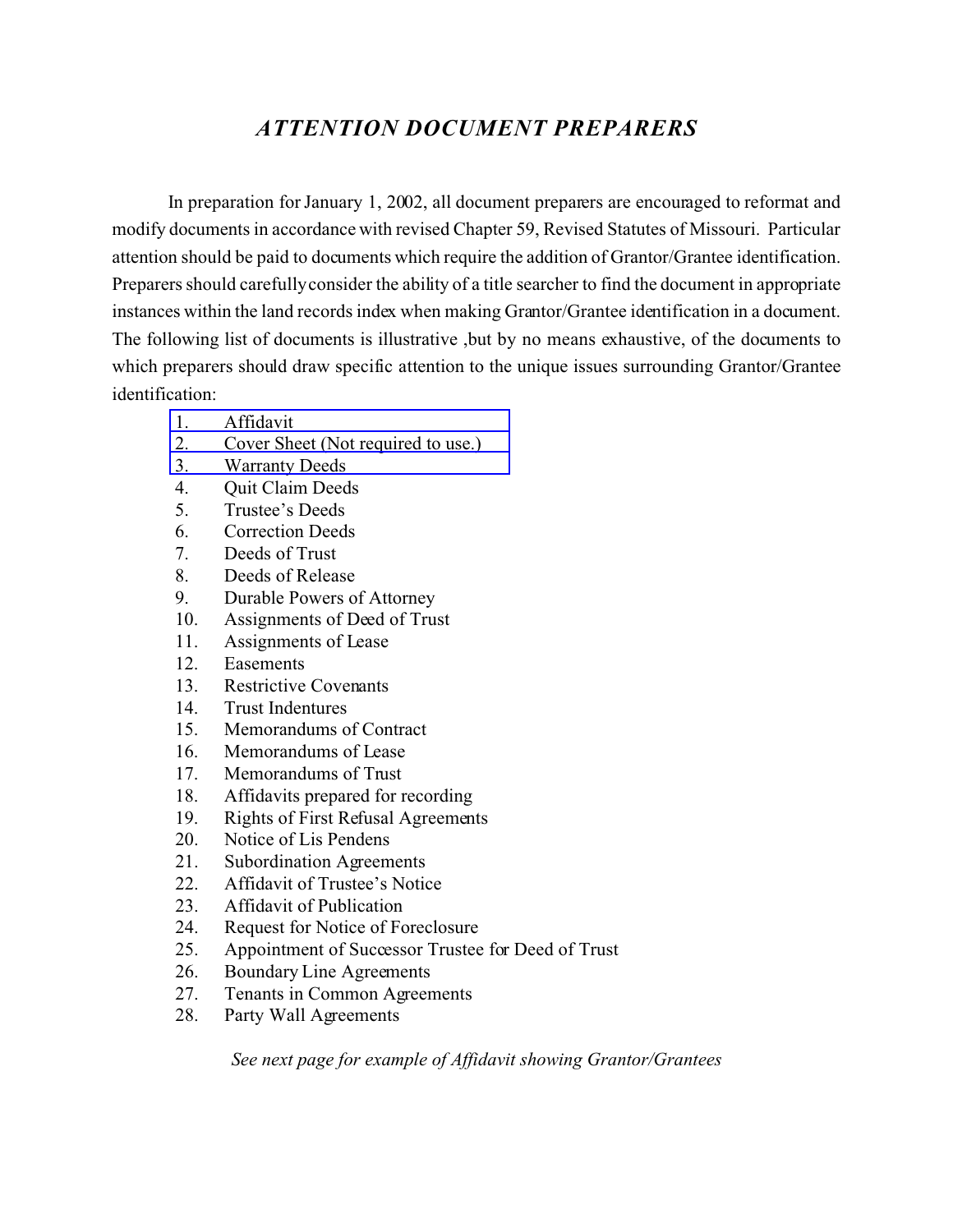## *(Space above for recording information)*

### **AFFIDAVIT**

<span id="page-1-0"></span>STATE OF MISSOURI ) ) SS COUNTY OF BOONE )

Sherry A. Mariea, being duly sworn on ths 13<sup>th</sup> day of September and states under oath:

- 1 I was well acquainted with **Norman J. Paperman (Grantor**) in his lifetime.
- 2 Norman J. Paperman dies in Key West, Boone County, Missouri on July 19, 2000.
- 3 Norman j. Paperman was married but once, and then to Jane J. Paperman.
- 4 Two children were born of the marriage: John J. Paperman, born May 31, 1972, and Jack J. Paperman, born May 13, 1974.
- 5 At the time of his death, Norman J. Paperman left surviving his Widow, **Jane J. Paperman (Grantee)**, his son **John J. Paperman (Grantee),** and his son **Jack J. Paperman (Grantee)**, his only heirs at law and next of kin.

Sherry A. Mariea

Sworn to me, a Notary Public, this 13<sup>th</sup> day of September, 2001.

Notary Public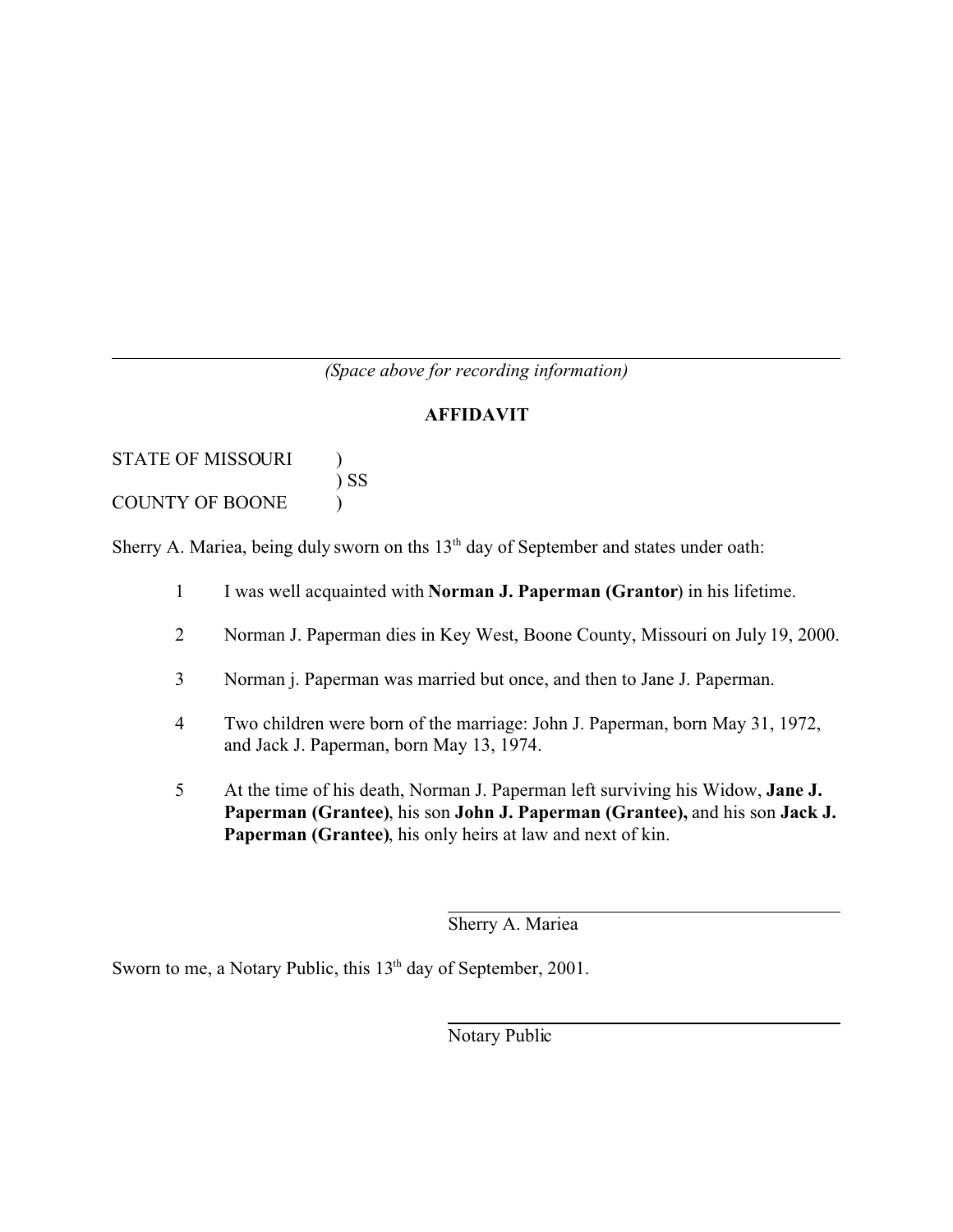*(Space above reserved for Recorder of Deeds certification)*

<span id="page-2-0"></span>*Title of Document:*

*Date of Document:*

*Grantor(s):*

*Grantee(s):*

*Mailing Address(s):*

*Legal Description:*

*Reference Book and Page(s):*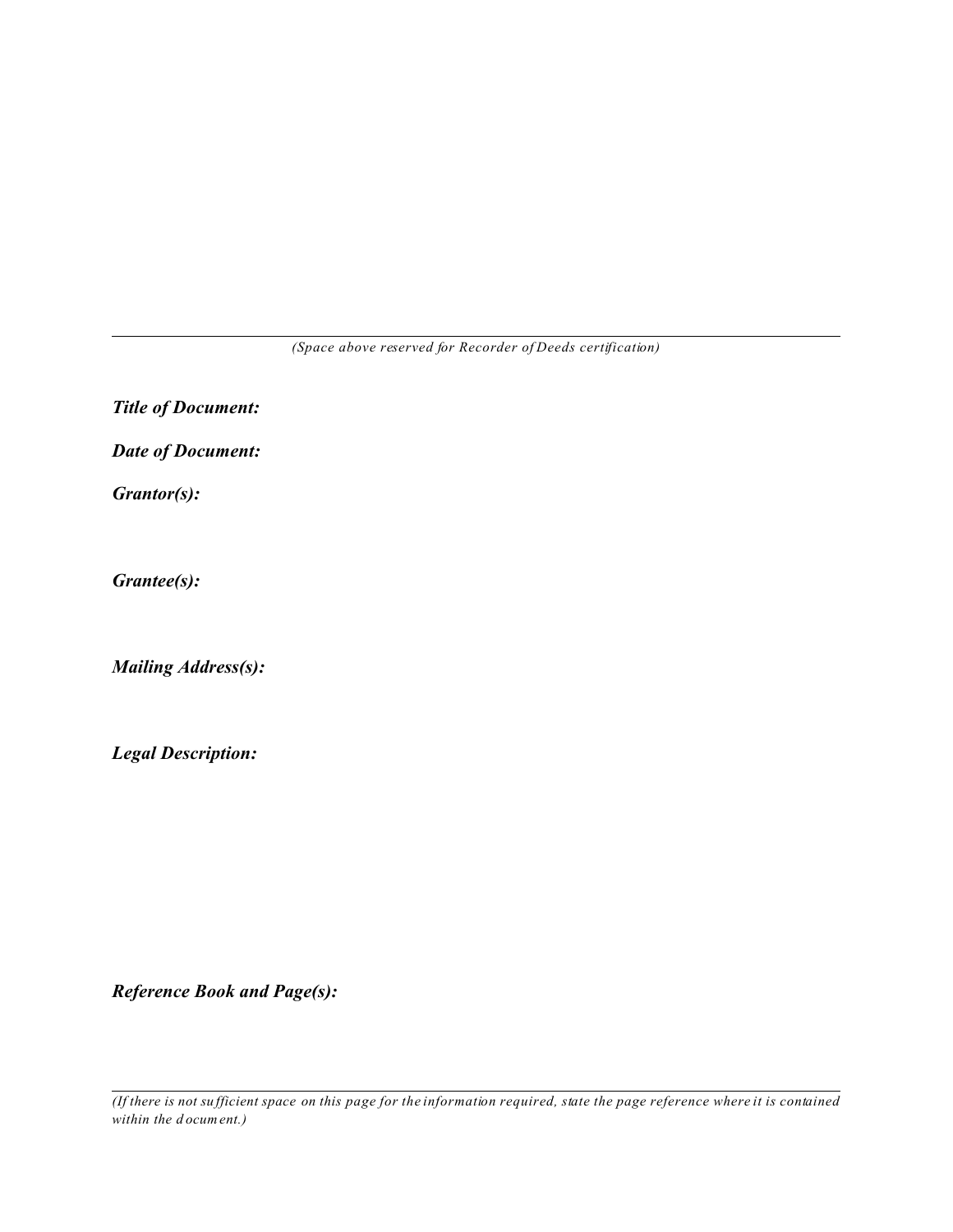#### **WARRANTY DEED**

<span id="page-3-0"></span>This Warranty Deed made and entered into this 11<sup>th</sup> day of October, 2001, by and between **Sally Smith**, a single person, of the County of Greene, State of Missouri, and **John Jones**, a single person, of the County of Greene, State of Missouri, hereinafter collectively referred to as **"Grantors"**, and **B & S Enterprises, LLC**, a Missouri limited liability company, of the County of Boone, State of Missouri, hereinafter referred as "Grantee". The **mailing address** of the **Grantee** is 123 Main Street, Columbia, Missouri 65299.

WITNESSETH: The Grantors, for and in consideration of the sum of TEN DOLLARS (\$10.00) and other valuable consideration paid to the Grantor, the receipt of which is hereby acknowledge, do by these presents Grant, Bargain, and Sell, Convey and Confirm unto the Grantee the following described lots, tracts or parcels of land lying, being and situated in the County of Boon and State of Missouri, towit:

All of Lot Twenty-three (23), Block "D", SOUTHGATE TERRACE SUBDIVISION in the City of Springfield, Greene County, Missouri, according to the recorded plat thereof

TO HAVE AND TO HOLD the premises aforesaid, with all and singular the rights, privileges, appurtenances and immunities thereto belonging or in anywise appertaining, unto the said Grantee and unto its successors and assigns FOREVER, the said Grantors hereby convenanting that they are lawfully seized of an indefeasible estate in fee in the premises herein conveyed; that they have good right to convey the same; that the said premises are free and clear of any incumbrances done or suffered by them or those under whom they claimed title; and that they will warrant and defend the title to said premises unto the said grantee, and unto its successors and assigns forever, against the lawful claims and demands of all persons.